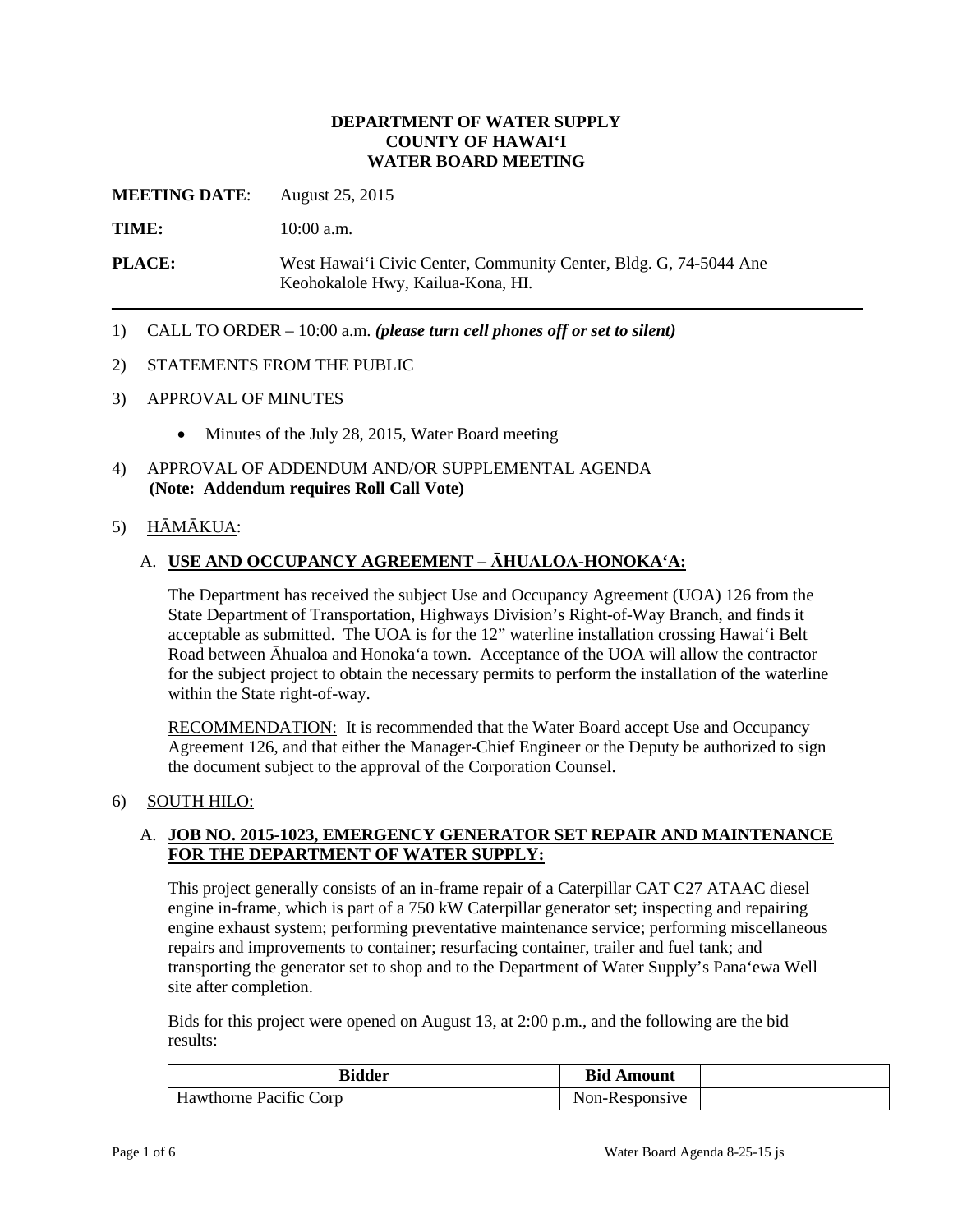RECOMMENDATION: It is recommended that the Board not award the contract for JOB NO. DEPARTMENT OF WATER SUPPLY, due to no qualified bids received. Staff will seek alternate methods of procurement, in accordance to procurement rules. 2015-1023, EMERGENCY GENERATOR SET REPAIR AND MAINTENANCE FOR THE

## B. **EQUIPMENT BID NO. 2015-06, FURNISHING AND DELIVERING EQUIPMENT TO THE DEPARTMENT OF WATER SUPPLY:**

Bids for this project were opened at 2:30 p.m. on August 13, 2015, and the following are the bid results.

|                                            | Allied<br>Machinery<br>Corp. | American<br>Machinery | Hawthorne<br>Pacific Corp. |
|--------------------------------------------|------------------------------|-----------------------|----------------------------|
| Part "A"                                   |                              |                       |                            |
| $Two(2)$ only 2015 or later Mini-Excavator |                              |                       |                            |
| <b>Total Delivery Price</b>                | \$116,353.42                 | \$117,236.75          | \$124,978.36               |
|                                            |                              |                       |                            |
| Part "B"                                   |                              |                       |                            |
| Two (2) only 2015 or later Dual Purpose    |                              |                       |                            |
| Dump Trailer                               |                              |                       |                            |
| <b>Total Delivery Price</b>                | \$27,083.16                  | No Bid                | \$41,249.74                |

RECOMMENDATION: It is recommended that the Board award EQUIPMENT BID NO. 2015- SUPPLY, to Allied Machinery Corporation for Parts "A" and "B" at a total cost of \$143,436.58, 06, FURNISHING AND DELIVERING EQUIPMENT TO THE DEPARTMENT OF WATER and that either the Chairperson or the Vice-Chairperson be authorized to sign the contract subject to approval of the contract as to form and legality by Corporation Counsel.

# 7) NORTH KONA:

# A. **AMENDMENT TO MEMORANDUM OF UNDERSTANDING NO. 2088 - QUEEN KA'AHUMANU HIGHWAY WIDENING – KEALAKEHE TO KEĀHOLE 16" WATERLINE INSTALLATION – STATE HIGHWAY PROJECT (QUEEN KA'AHUMANU HIGHWAY WIDENING, PHASE 2):**

 Memorandum of Understanding No. 2088 (MOU 2088) was entered into between the Water and construction of the subject project, of which, \$164,000.00 was intended for contingencies. Board and the State Department of Transportation on October 28, 2010. The Department of Water Supply subsequently submitted a check for \$3,444,000.00, to the State, to cover the design

The project has since been delayed due to permitting issues beyond the control of the contractor. Therefore, the contractor has submitted proposals for price escalation costs for materials, labor and equipment in the amount of \$244,240.00.

 The State has agreed to give the Department a credit of \$50,242.23 for the interest earned on the funds that were deposited with the State. This would result in a net increase of **\$193,997.77** in cost to the Department. Therefore, it is proposed that an Amendment to MOU 2088 be executed, to increase the Department's overall cost on the project from \$3,444,000.00 to \$3,637,997.77.

Staff has reviewed the cost proposals, and the Amendment to MOU 2088 and finds it acceptable.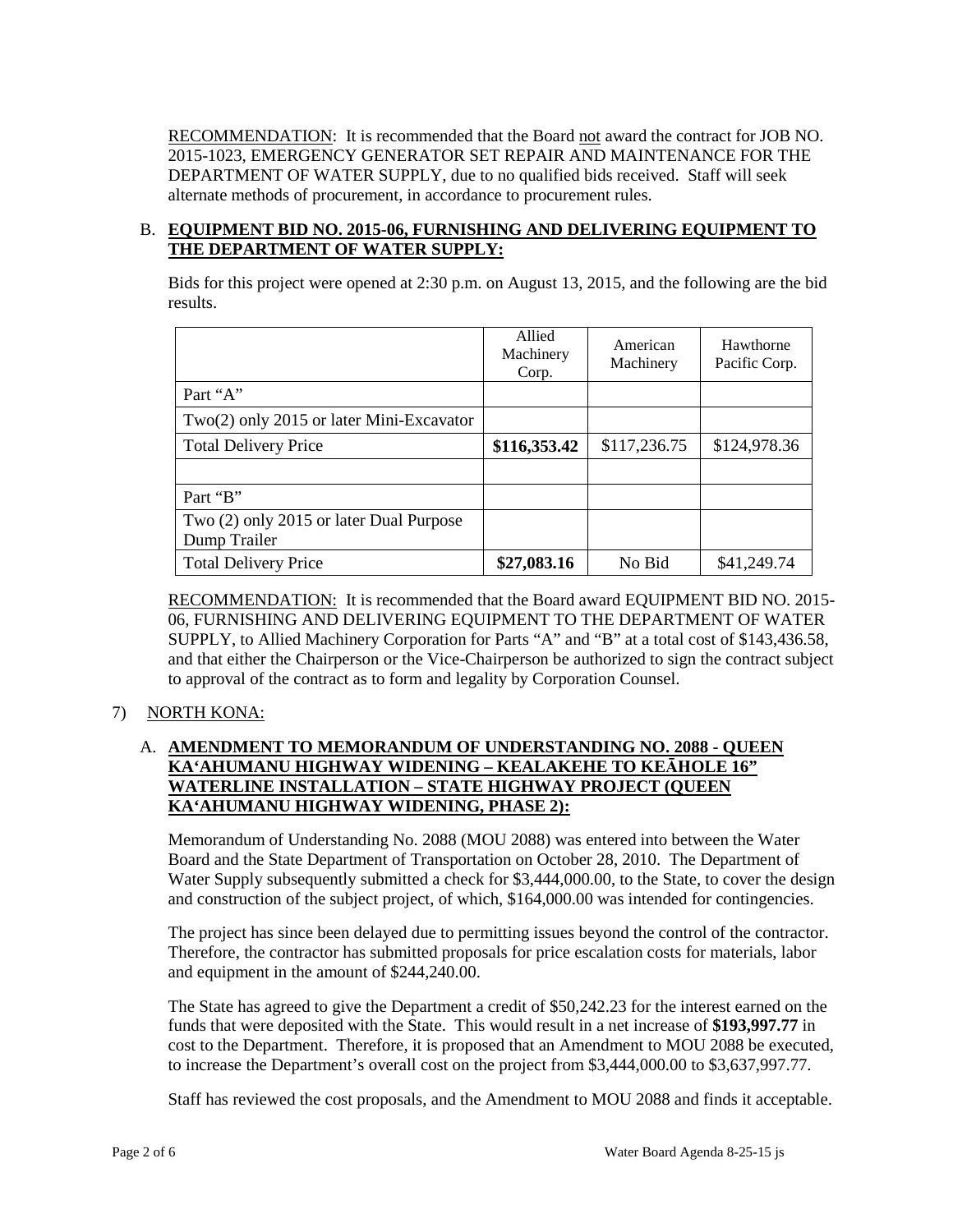RECOMMENDATION: It is recommended that the Water Board accept the increase in cost of \$193,997.77, and that either the Chairperson or Vice-Chairperson be authorized to execute the AMENDMENT TO MEMORANDUM OF UNDERSTANDING NO. 2088 - QUEEN KA'AHUMANU HIGHWAY WIDENING – KEALAKEHE TO KEĀHOLE 16" WATERLINE INSTALLATION – STATE HIGHWAY PROJECT (QUEEN KA'AHUMANU HIGHWAY WIDENING, PHASE 2), subject to approval of our Corporation Counsel.

## 8) KA'U:

## A. **JOB NO. 2015-1024, HAWAIIAN OCEAN VIEW ESTATES DEEPWELL REPAIR:**

 the existing soft starter and VFD equipment with a new VFD and filter system, in accordance This project generally consists of the replacement of the existing deep well submersible motor, pump, power cable, column pipe, discharge head and all appurtenant equipment, such as strapping, chlorination of the well and pumping assembly, and the removal and replacement of with the plans and specifications.

Bids for this project were opened on August 13, 2015, at 1:00 p.m., and the following are the bid results:

| <b>Bidder</b>                                   | <b>Bid Amount</b> |  |
|-------------------------------------------------|-------------------|--|
| Beylik Drilling and Pump Service, Inc.          | Non-Responsive    |  |
| Derrick's Well Drilling and Pump Services, LLC. | Non-Responsive    |  |

RECOMMENDATION: It is recommended that the Board not award the contract for JOB NO. 2015-1024, HAWAIIAN OCEAN VIEW ESTATES DEEPWELL REPAIR, due to no qualified bids received. Staff will seek alternate methods of procurement, in accordance with procurement rules.

### 9) MISCELLANEOUS:

### A. **DEDICATIONS:**

 The Department has received the following documents for action by the Water Board. The water system has been constructed in accordance with the Department's standards and is in acceptable condition for dedication.

**1. AMENDED AND RESTATED GRANT OF EASEMENT**  Grantors: Trustees of the Queen Lili'uokalani Trust. Tax Map Key: (3) 7-4-010: 001 (portion)

# **2. RELEASE AND CANCELLATION OF GRANT OF EASEMENT**

Grantors: Kohanaiki Shores, LLC Tax Map Keys: (3) 7-3-068: 003, 037 and 038 (*formerly a portion of TMK: 7-3-068: 003 and 004)*

**RECOMMENDATION:** It is recommended that the Water Board accepts these documents subject to the approval of the Corporation Counsel, and that either the Chairperson or the Vice-Chairperson be authorized to sign the documents.

### B. **POWER COST CHARGE:**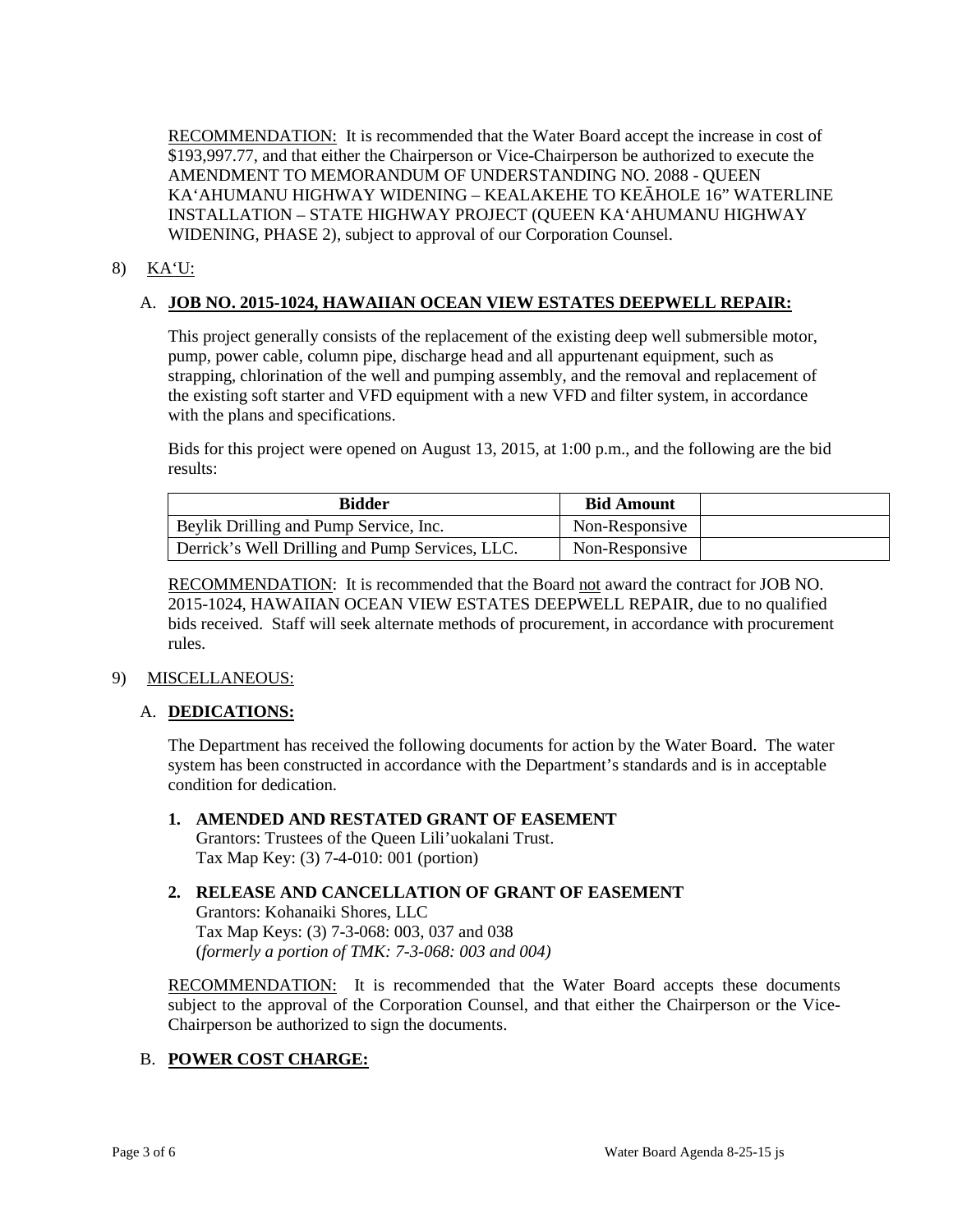gallons to reflect a decline in power costs for the Department's wells and pumps. A Public The Department proposes reducing the Power Cost Charge from \$2.32 to \$1.85 per thousand Hearing will have been prior to this Board meeting to accept public testimony on this change.

RECOMMENDATION: It is recommended that the Board approve the reduction of the Power Cost Charge from \$2.32 to **\$1.85**, effective September 1, 2015.

# C. **ENERGY STUDY UPDATE REPORT:**

Steve Bolles, energy consultant from Process Energy Services, will provide a brief report on his energy study update for all districts. Funding for this study was provided by Hawaii Energy.

## D. **MATERIAL BID NO. 2015-05, FURNISHING AND DELIVERING SPARE DEEPWELL PUMP AND MOTOR SETS FOR WAIMEA DEEPWELL, KEAHUOLŪ #1 DEEPWELL, AND PI'IHONUA #1 DEEPWELL C FOR THE DEPARTMENT OF WATER SUPPLY:**

Bids were received and opened on August 13, 2015, at 1:30 p.m., and the following are the bid results. All Sections are established price agreements for materials.

| <b>SECTION</b> | <b>DESCRIPTION</b>      | <b>Beylik Drilling and</b> | <b>Derrick's Well Drilling</b> |
|----------------|-------------------------|----------------------------|--------------------------------|
|                |                         | <b>Pump Service, Inc.</b>  | and Pump Services, LLC         |
|                | WAIMEA DEEPWELL         | \$647,000                  | No Bid                         |
|                | KEAHUOLŪ #1 DEEPWELL    | \$542,000                  | \$161,239                      |
|                | PI'IHONUA #1 DEEPWELL C | \$155,000                  | \$165,279                      |

The estimated cost for the various pump and motor sets were as follows:

- Waimea Deepwell: \$380,000
- Keahuolū #1 Deepwell: \$160,000
- Pi'ihonua #1 Deepwell C: \$160,000

**RECOMMENDATION:** It is recommended that the Board award the contract to the following bidders for MATERIAL BID NO. 2015-05, FURNISHING AND DELIVERING SPARE SUPPLY, by Sections to the following for the amounts shown above, and that either the DEEPWEEL PUMP AND MOTOR SETS FOR WAIMEA DEEPWELL, KEAHUOLŪ #1 DEEPWELL, AND PI'IHONUA #1 DEEPWELL C FOR THE DEPARTMENT OF WATER Chairperson of the Vice-Chairperson be authorized to sign the contract(s), subject to review as to form and legality of the contract(s) by Corporation Counsel.

# **Section 2 – Keahuolū #1 Deepwell to Derrick's Well Drilling and Pump Services, LLC.**

### **Section 3 – Pi'ihonua #1 Deepwell C to Beylik Drilling and Pump Service, Inc.**

It is recommended that the Board not award Section 1 – Waimea Deepwell, due to the high cost of the bid. Staff will seek alternate methods of procurement, in accordance with procurement rules.

## E. **UPDATE RE: NATIONAL PARKS SERVICE'S PETITION TO DESIGNATE KEAUHOU AQUIFER AS A GROUND WATER MANAGEMENT AREA:**

For discussion and possible action.

## F. **EXECUTIVE SESSION RE: NATIONAL PARKS SERVICE'S PETITION TO DESIGNATE KEAUHOU AQUIFER AS A GROUND WATER MANAGEMENT AREA:**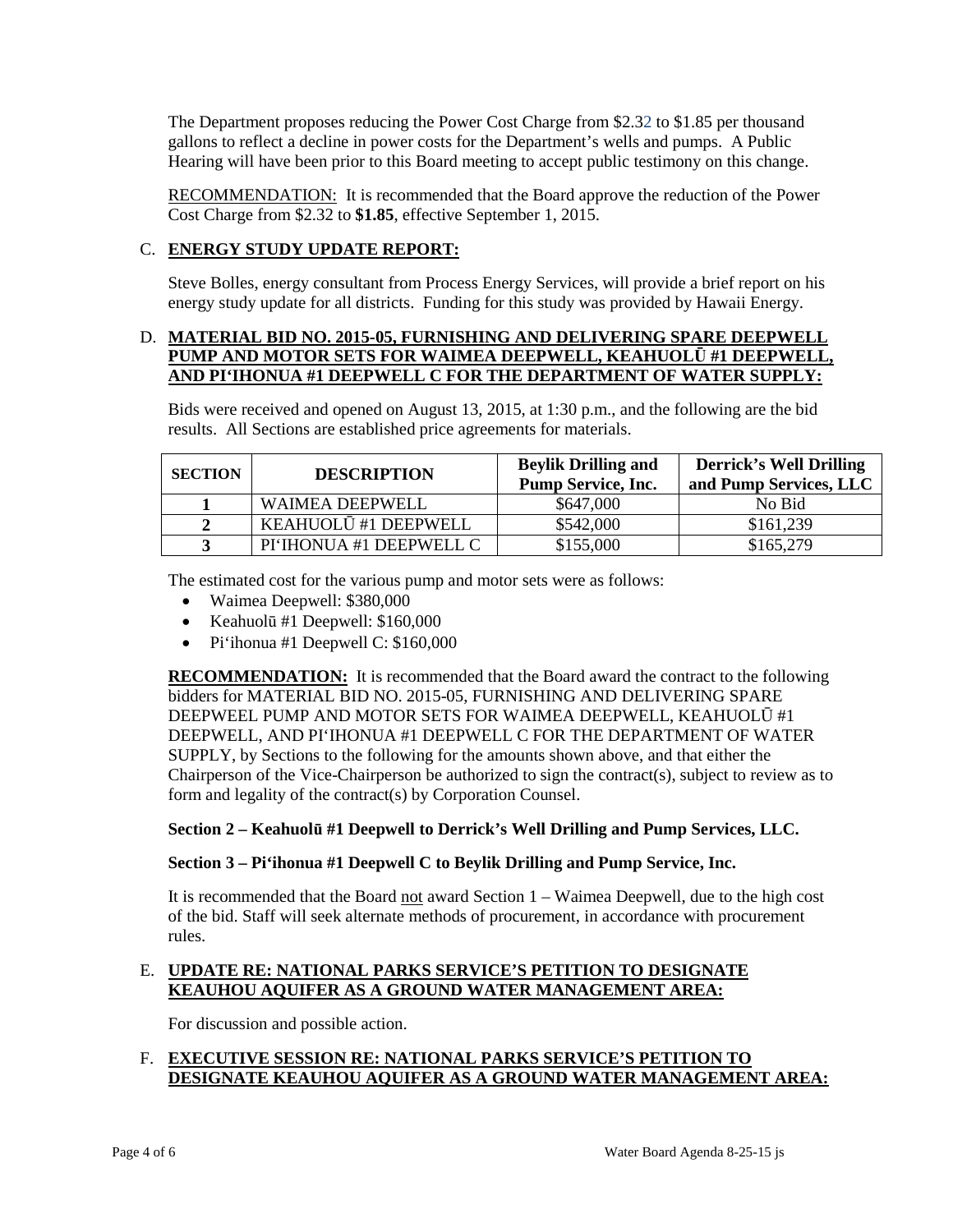Hawai'i Revised Statutes, Sections 92-4, 92-5(a)(2), to discuss mediation as directed by the Commission on Water Resource Management regarding the National Park Service's petition to designate Keauhou Aquifer as a Ground Water Management Area, and for the purpose of consulting with the Water Board's attorney on questions and issues pertaining to the Water The Water Board anticipates convening an executive meeting, closed to the public, pursuant to Board's powers, duties, privileges, immunities and liabilities.

## G. **DISCUSSION OF AMENDING RULES AND REGULATIONS REGARDING PLACING RESPONSIBILITY WITH PROPERTY OWNERS FOR TENANTS' DELINQUENT BILLS:**

 The Board will discuss the draft proposed amendments to the Rules and Regulations regarding placing responsibility with property owners for tenants' delinquent bills, with discussion. The draft proposed amendments will have been circulated to the Department staff, who will provide input at this meeting.

# H. **MONTHLY PROGRESS REPORT**:

Submission of Progress Report of Projects by the Department. Department personnel will be available to respond to questions by the Board regarding the status/progress of any project.

# I. **REVIEW OF MONTHLY FINANCIAL STATEMENTS:**

 Submission of financial statements and information relating to the financial status of the relating to the financial status of the Department. Department. Department personnel will be available to respond to questions by the Board

## J. **MANAGER-CHIEF ENGINEER'S REPORT:**

The Manager-Chief Engineer will provide an update or status on the following:

- 1) Public Information and Education Specialist Update
- 2) Pauka'a Waterline Relocation Project

# K. **CHAIRPERSON'S REPORT:**

Chairperson to report on matters of interest to the Board.

## L. **EXECUTIVE SESSION RE: LIBERTY MUTUAL INSURANCE COMPANY V. WATER BOARD OF THE COUNTY OF HAWAI'I, ET AL:**

 Hawai'i Revised Statutes, Sections 92-4, 92-5(a)(2), for the purpose of consulting with the Water The Water Board anticipates convening an executive meeting, closed to the public, pursuant to Board's attorney regarding the Plaintiff's First Amended Complaint For Declaratory Judgment filed in the above-referenced case.

### 10) ANNOUNCEMENTS:

### 1. **Next Regular Meeting:**

 The next meeting of the Water Board is scheduled for 10:00 a.m. on September 22, 2015, at the Department of Water Supply, Operations Center Conference Room, 889 Leilani Street, Hilo, HI.

### 2. **Following Meeting:**

The following meeting of the Water Board will be held at 10:00 a.m. on October 27, 2015, at the Department of Water Supply, Operations Center Conference Room, 889 Leilani Street, Hilo, HI.